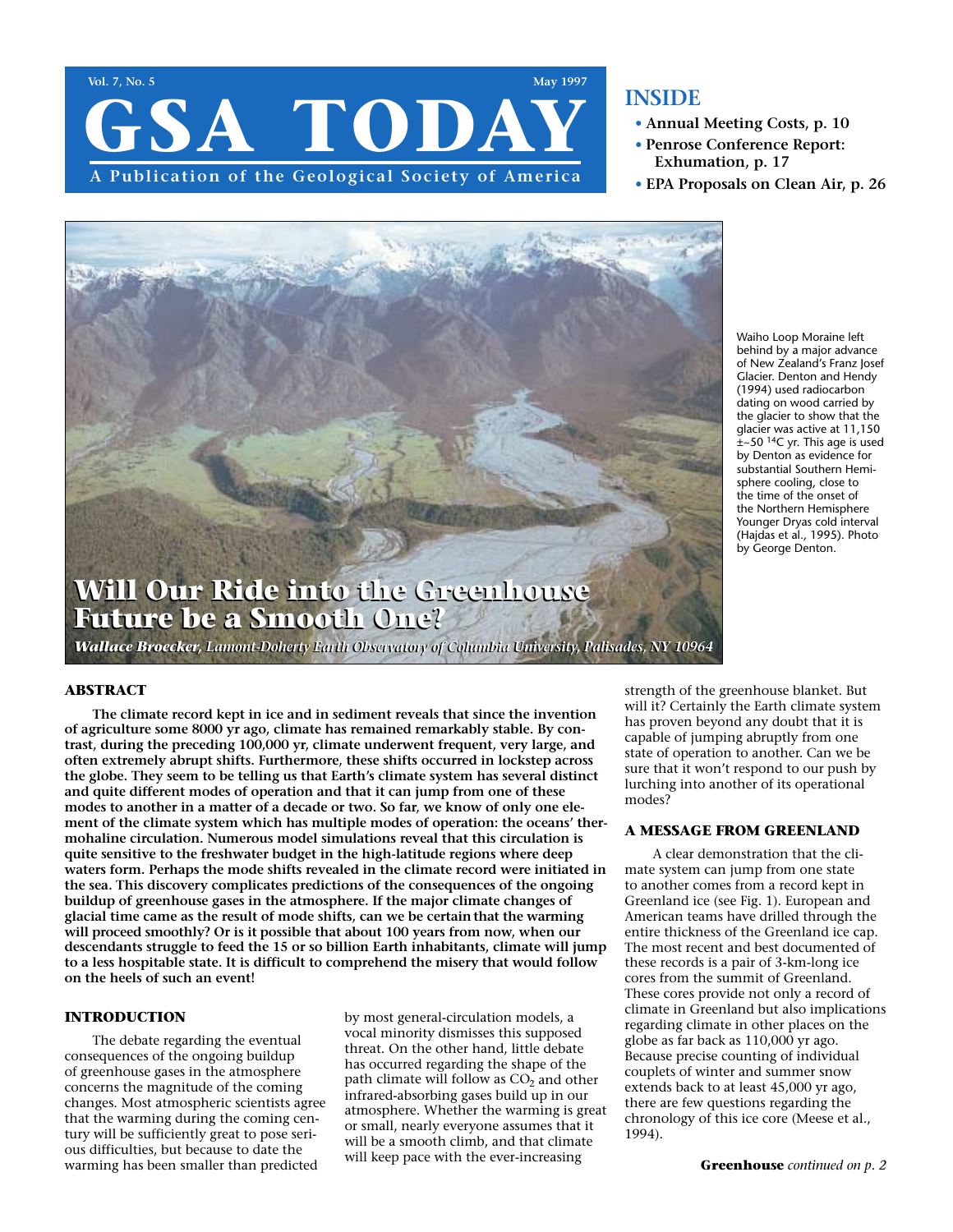# **GSA TODAY** *May*<br>Vol. 7 No. 5 1997 *Vol. 7, No. 5*

**GSA TODAY** (ISSN 1052-5173) is published monthly by The Geological Society of America, Inc., with offices at 3300 Penrose Place, Boulder, Colorado. Mailing address: P.O. Box 9140, Boulder, CO 80301- 9140, U.S.A. Periodicals postage paid at Boulder, Colorado, and at additional mailing offices. **Postmaster:** Send address changes to GSA Today, Membership Services, P.O. Box 9140, Boulder, CO 80301-9140.

Copyright © 1997, The Geological Society of America, Inc. (GSA). All rights reserved. Copyright not claimed on content prepared wholly by U.S. Government employees within the scope of their employment. Permission is granted to individuals to photocopy freely all items other than the science articles to further science and education. Individual scientists are hereby granted permission, without royalties or further requests, to make unlimited photocopies of the science articles for use in classrooms to further education and science, and to make up to five copies for distribution to associates in the furtherance of science; permission is granted to make more than five photocopies for other noncommercial, nonprofit purposes furthering science and education upon payment of the appropriate fee (\$0.25 per page) directly to the Copyright Clearance Center, 222 Rosewood Drive, Danvers, Massachusetts 01923, phone (508) 750-8400 (when paying, reference *GSA Today,* ISSN 1052-5173). Written permission is required from GSA for all other forms of capture, reproduction, and/or distribution of any item in this publication by any means. GSA provides this and other forums for the presentation of diverse opinions and positions by scientists worldwide, regardless of their race, citizenship, gender, religion, or political viewpoint. Opinions presented in this publication do not reflect official positions of the Society.

**SUBSCRIPTIONS** for 1997 calendar year: **Society Members:** *GSA Today* is provided as part of membership dues. Contact Membership Services at (800) 472-1988 or (303) 447-2020 for membership information. **Nonmembers & Institutions:** Free with paid subscription to both *GSA Bulletin* and *Geology,* otherwise \$50 for U.S., Canada, and Mexico; \$60 elsewhere. Contact Subscription Services. **Single copies** may be requested from Publication Sales. Also available on an annual CD-ROM, (with *GSA Bulletin, Geology, GSA Data Repository,* and an *Electronic Retrospective Index* to journal articles from 1972). Members order from Membership Services; others contact subscriptions coordinator. Claims: For nonreceipt or for damaged copies, members contact Membership Services; all others contact Subscription Services. Claims are honored for one year; please allow sufficient delivery time for overseas copies, up to six months.

**STAFF:** Prepared from contributions from the GSA staff and membership. **Executive Director:** *Donald M. Davidson, Jr.* **Science Editor:** *Suzanne M. Kay Department of Geological Sciences, Cornell University, Ithaca, NY 14853* **Forum Editor:** *Bruce F. Molnia U.S. Geological Survey, MS 917, National Center, Reston, VA 20192* **Managing Editor:** *Faith Rogers* **Production & Marketing Manager:** *James R. Clark*

**Production Editor and Coordinator:** *Joan E. Manly* **Graphics Production:** *Joan E. Manly, Leatha L. Flowers*

**ADVERTISING:** Classifieds and display: contact Ann Crawford (303) 447-2020; fax 303-447-1133; acrawfor@geosociety.org

Issues of this publication are available as electronic Acrobat files for free download from GSA's Web Site. They can be viewed and printed on various personal computer operating systems: MSDOS, MSWindows, Macintosh, and Unix, using the appropriate Acrobat reader. The readers are widely available, free, including from GSA at: http://www.geosociety.org/pubs/index.htm.

This publication is included on GSA's annual CD-ROM, *GSA Journals on Compact Disc.* Call GSA Publication Sales for details.

Printed in U.S.A., using pure soy inks and recyclable paper.

# **IN THIS ISSUE**

| <b>Will Our Ride into</b>                           | Penrose Conference Report  17     |
|-----------------------------------------------------|-----------------------------------|
| the Greenhouse Future                               | Washington Report  21             |
|                                                     | Call for Committee Service  22    |
| In Memoriam $\dots\dots\dots\dots\dots\dots\dots$ 2 |                                   |
| Call for EDUCOM Medal Nominations  7                |                                   |
|                                                     |                                   |
|                                                     |                                   |
|                                                     | Bulletin and Geology Contents  32 |
|                                                     | GSA Annual Meetings  35           |
| Environment Matters  12                             | Classifieds  38                   |
|                                                     |                                   |
|                                                     |                                   |

# **In Memoriam**

**Frederick Betz, Jr.** Williamsburg, Virginia March 5, 1997

**Dorothy J. Echols** Ferguson, Missouri Feburary 4, 1997

**Roderick A. Hutchinson** Yellowstone National Park, Wyoming March 1997

**Charles Phillips Purdy, Jr.** Spokane, Washington February 1997

NOTE: *Hildegard Howard***,** was erroneously listed in the February In Memoriam; we regret the error.

## **Greenhouse** *continued from p. 1*

The isotopic composition of this ice is related to the air temperature over Greenland. For the past 10,000 yr, Greenland has had a very stable climate, at least compared to the previous 100,000 yr. There was one cold blip 8000 yr ago, but otherwise its climate has remained pretty much unchanged. Prior to 10,000 yr ago, though, the climate leaped back and forth between states of intermediate cold and extreme cold. The median temperature at this site during the ice age has now been well established, through thermal profiles in the ice itself, to have been on the average 16 °C colder than during the past 10,000 yr (Cuffey et al., 1995).

Further, during the past five years, evidence from a variety of investigations has clearly demonstrated that these changes were not confined to Greenland; rather, they were global! Before reviewing the evidence for these far-reaching impacts, let us consider the rapidity of these changes. This is best done by focusing on the most recent warming, the one that ushered in the present interglacial. Electrical conductivity for one of the Greenland ice cores (Taylor et al., 1993; Fig. 1 here) was measured in great detail by scratching a fresh surface of the ice with a pair of electrodes. This record provides a measure of the ratio of the fallout of acids to that of calcium carbonate–

bearing dust. During the Younger Dryas cold event, the rate of  $CaCO<sub>3</sub>$ -bearing dust infall was so high that it totally neutralized the acid; therefore, the electrical conductivity was very low. At the onset of the present warm period, the dust input dropped way back, allowing the acids to dominate. Because the protons from the acid sustain the electrical conductivity in ice, the conductivity is high. So we see that it was not only Greenland's air temperature that changed, but also the dustiness of the air masses reaching Greenland. The isotopic fingerprint of this dust is consistent with an origin in the Gobi Desert (Biscaye et al., 1997). If that is so, Asian climates must also have undergone abrupt changes.

Annual layer counting allows the duration of the transition interval to be well documented (Fig. 1, far right). The initial change took place in only two or three years, but then the climate flickered, and the dust came back in spurts before the situation stabilized in the low-dust state. The entire transition took place in less than three decades (Taylor et al., 1993).

Ice cores also tell us something about tropical climates, because air bubbles trapped in the ice contain methane. Prior to the invention of agriculture, the major source of methane was swamps. Currently, many of these swamps are located in the temperate latitudes of the Northern Hemi-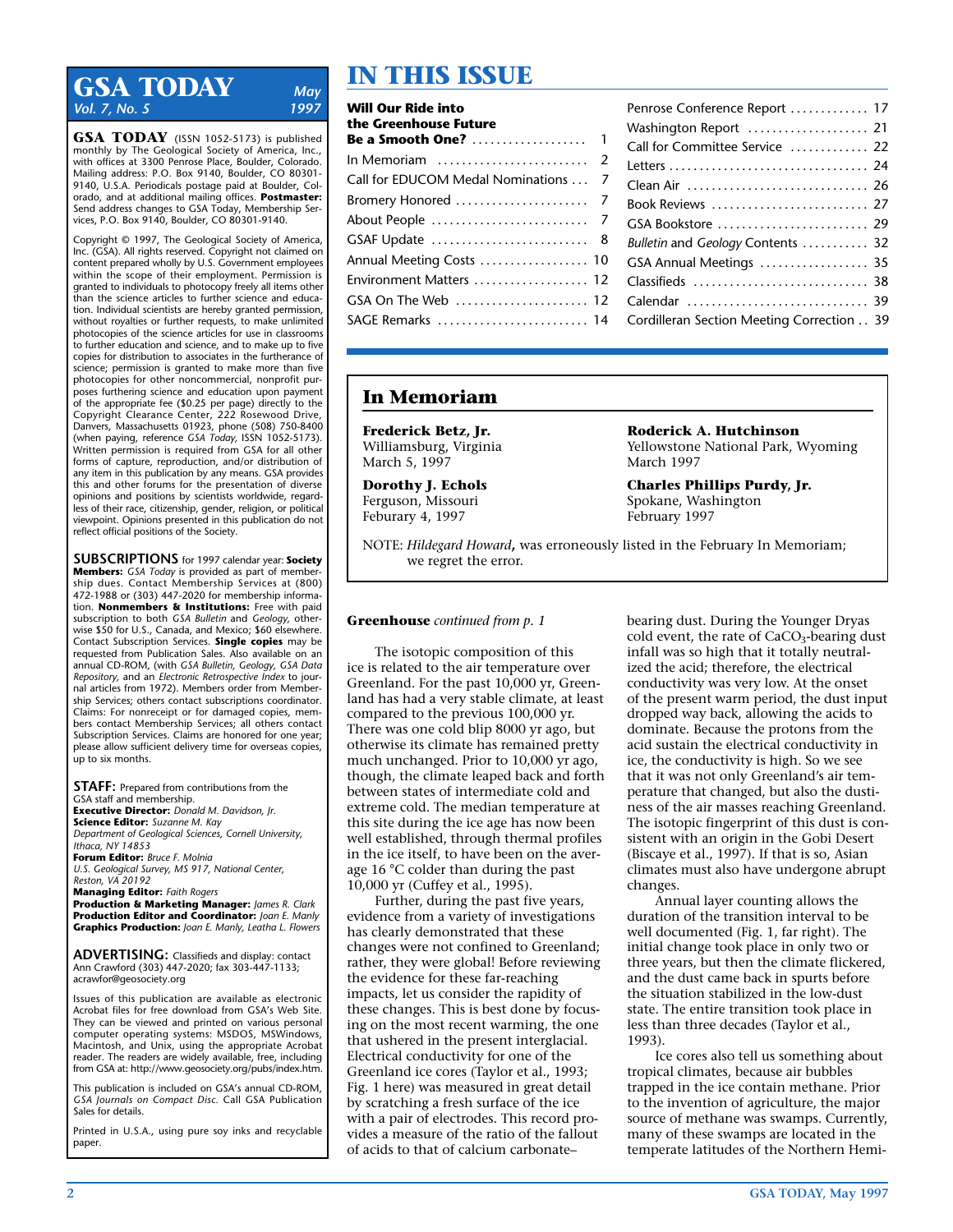sphere. During glacial time when the planet was very cold, all these northern swamps were either covered by ice sheets or frozen into tundra. Hence, they could not have been methane producers. So during the Younger Dryas, most methane must have been produced in the tropics. In concert with the big warming at the end of this last cold event, the methane content of Earth's atmosphere jumped from slightly below 500 up to about 750 parts per billion. I think that this rise was driven, at least in part, by a wetting of the tropics—i.e., to an increase in the size and number of methane-producing swamps and soils. It's therefore interesting to explore the relation between the timing of this methane jump and the abrupt warming in Greenland. My former graduate student, Jeffrey Severinghaus, working in the laboratory of Michael Bender at the University of Rhode Island, made a major discovery when he found a means by which in these same air bubbles he could obtain a measure of air-temperature change in Greenland. He used these measurements to show that Greenland's warming began no more than a decade or so before the onset of the increase in methane. Somehow when Greenland suddenly got much warmer, the tropics suddenly got wetter. So the impacts of this mode change extended, from Greenland at least, down into the tropics.

#### **CLIMATE CHANGE: GLOBAL AS WELL AS LARGE AND ABRUPT**

George Denton, of the University of Maine, working with a colleague, Chris Hendy, studied a very interesting moraine left behind by a major advance of New Zealand's Franz Josef Glacier. The expansion extended down the steep valley toward the Tasman Sea and created at its outer limit the Waiho Loop moraine (see photo). The rock rubble making up this moraine is underlain by lots of wood. Denton and Hendy (1994) postulated that as the glacier advanced, it moved through a forest, tearing out trees and bulldozing them to its terminus. They obtained 25 radiocarbon measurements on separate pieces of the wood and determined the age of this basal wood deposit to be  $11,150 \pm 50$  <sup>14</sup>C yr. This is very close to the radiocarbon age obtained in the Northern Hemisphere for the onset of the Younger Dryas cold interval (Hajdas et al., 1995). Denton would thus say that this event affected the Southern Hemisphere; the mountain glaciers responded to a substantial lowering of the 0° isotherm. Achieving this lowering required a substantial Southern Hemisphere cooling.

A recent, spectacular set of results from sediments in a basin just off Santa Barbara, California, verifies that this phenomenon was widespread and strong, not only during the Younger Dryas, but also

for the entire series of so-called Dansgaard-Oeschger (D-O) events. These events, named in honor of two of the heroes of ice-core research, punctuated the period between about 65,000 and 25,000 yr ago. Previously it had been possible to duplicate this ice record only in ocean sediments from the northern Atlantic (Bond and Lotti, 1995), because for the most part they accumulate so slowly that stirring by worms obliterates millennial duration events. Jim Kennett, of the University of California, Santa Barbara, convinced the Deep Sea Drilling Program to spend one day drilling two shallow holes in the Santa Barbara basin. This brief effort produced a gold mine of information. Because these sediments accumulated at a rate of about 1 m per 1000 yr, they have adequate resolution to fully preserve the Dansgaard-Oeschger events—and indeed they did. For each of the warm phases, the sediment shows annual banding, while during each of the cold phases, stirring by bottomdwelling organisms homogenized the sediment (Behl and Kennett, 1996). These results suggest that during the warm phase of each D-O cycle, the  $O_2$  content of the water filling the Santa Barbara basin was

sufficiently low and the rain rate of organic matter sufficiently high that the sediments were anoxic. Thus, burrowing organisms were excluded. By contrast, during each of the cold phases (including the Younger Dryas), the pore waters in the upper sediments must have been oxygenated. To me, this suggests that during the cold phases conditions in the northern Pacific were quite different from conditions now. The low-salinity surface waters that currently cap this region and thereby prevent direct ventilation of the main thermocline must have been replaced with saltier water, allowing the northern Pacific to operate much as the northern Atlantic does today. Behl and Kennett (1996) found that 16 of the 17 D-O events in the Greenland ice core record are clearly evident in the Santa Barbara record.

What do these data tell us? The ventilation of the northern Pacific's thermocline (the sinking of waters from temperate latitudes to intermediate depths) increased greatly during the cold phases of the D-O events (i.e., the intervals during which laminations disappear). So the

#### **Greenhouse** *continued on p. 4*



**Figure 1.** Oxygen isotope ratio record in ice from a 3-km-long core taken by the European GRIP group at the Summit site in central Greenland (Dansgaard et al., 1993). This ratio is related to air temperature; the greater the depletion in the heavy isotope, the colder the temperature. On the basis of measurements of temperature in the borehole, it has been possible to demonstrate that the mean air temperature in Greenland must have been 16 °C colder during glacial time than during the present interglacial (Cuffey et al., 1995). The time scale was obtained by counting annual couplets in the ice (Meese et al., 1994). The electrical conductivity of Greenland ice is set by the amount of acid present. Measurements made on the GISP ice core (a duplication of the GRIP core 40 km away) reveal that during the very cold intervals the electrical conductivity fell to near zero (Taylor et al., 1993; see text). The rapidly accumulating  $(1 \text{ m}/10^3 \text{ yr})$  sediments in the Santa Barbara basin record each of the so-called Dansgaard-Oeschger events seen in the Greenland ice-core record. On the basis of the alternation between sections with and without annual laminations, Behl and Kennett (1996) established this correspondence. The laminated sections represent times when the pore waters in the sediment were anaerobic, preventing burrowing by bottom-dwelling worms. The absence of laminations in the intervening sections reflects times when the pore waters were oxygenated, allowing burrowers to thoroughly stir the sediment. The alternations match almost perfectly the alternations in Greenland air temperature. During very cold intervals, such as the Younger Dryas, waters rich in  $O<sub>2</sub>$  must have descended into the northern Pacific's thermocline. Because the northern Pacific surface waters of today have a salt content too low to permit direct ventilation of deeper parts of the thermocline, these alternations suggest major changes in the salinity distribution in this region of our planet.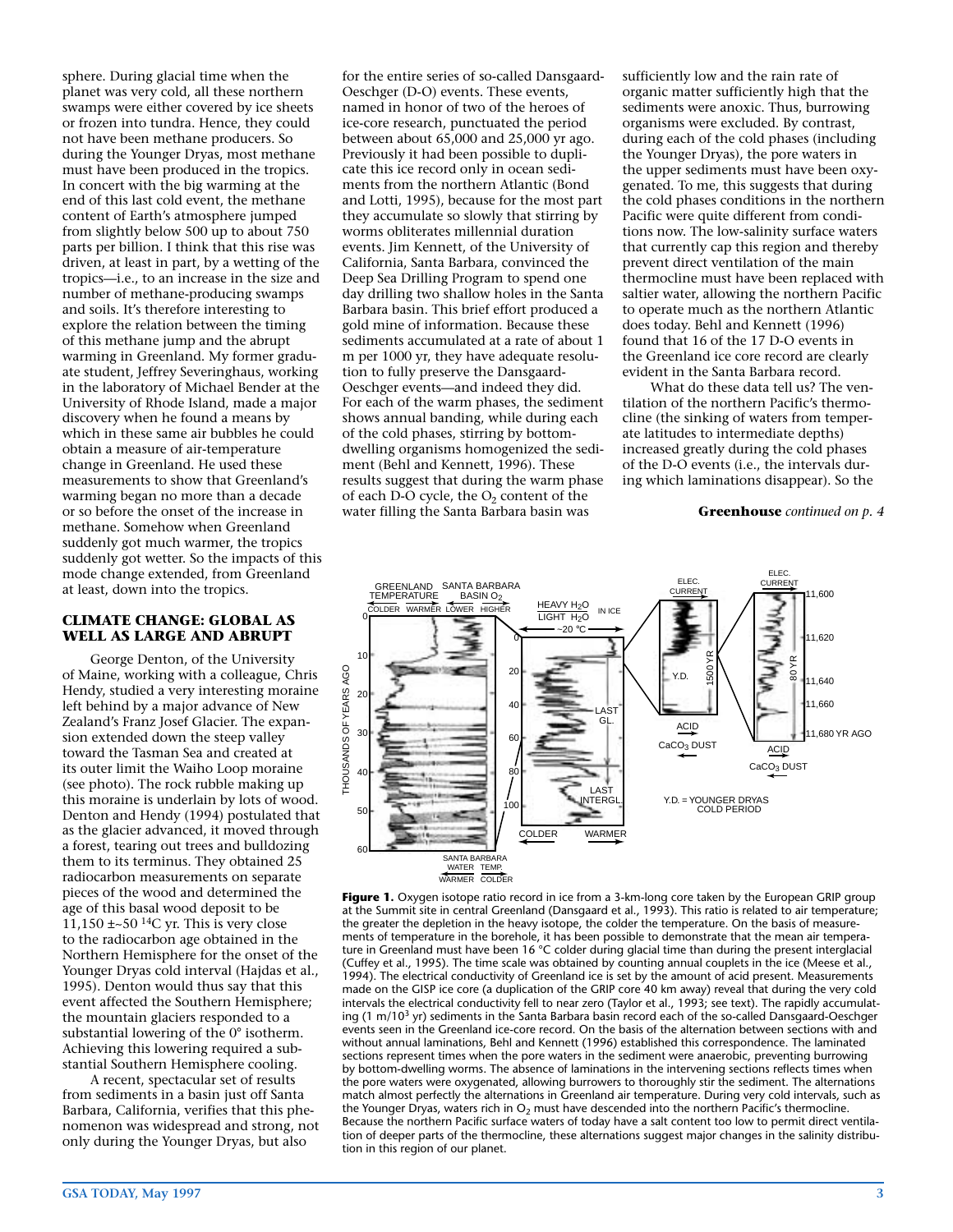

**Greenhouse** *continued from p. 3*

cold spells in Greenland are matched in the northern Pacific Ocean by what must have been a radical change in the style of upper-ocean circulation.

I've recapped what I consider to be the highlights of evidence for the global extent, large magnitude, and abruptness of these D-O events. What might have triggered these amazing changes?

#### **CAUSES: THE OCEANIC CONVEYOR BELT**

The basic idea came to me in 1984, while I was listening to a lecture given by Hans Oeschger at the University of Bern in Switzerland. He pointed out that the Greenland ice core record suggests that Earth's climate was jumping back and forth from one state of operation to another, staying in one for a millennium or so, and then jumping to the other. I began to ponder what these states might be. It soon dawned on me that they could be related to a change in a major feature of the ocean's thermohaline circulation system, which I subsequently termed its conveyor belt. People now refer to it as Broecker's conveyor belt, but I have a colleague, Arnold Gordon, who thinks it's his conveyor belt rather than mine. It doesn't really matter, though; we both agree that it's an extremely important feature of Earth's climate system.

**Figure 3.** The highest mountains at all latitudes along the cordillera of the Americas are currently capped by glaciers. At elevations above the 0 °C isotherm, more snow accumulates than melts (or evaporates). The solid line shows how the elevation marking the lower boundary of net accumulation varies with latitude. Reconstructions based on geomorphic evidence (see dashed line) show that dur**Figure 2.** The great ocean conveyor carries warm water to the region around Iceland where cooling by cold Canadian air masses densifies the water, allowing it to sink to the bottom, forming a southward-moving water mass. The flow of water (20 million cubic meters per second) is equal to the amount of global rainfall. So immense is the heat released to the atmosphere that it keeps northern Europe 5 to 10 °C warmer than it would be were the conveyor to shut down.

My idea can be summarized as follows. As shown in Figure 2, one of the most prominent features of today's ocean circulation is the strong northward movement of upper waters in the Atlantic. When these waters reach the vicinity of Iceland, they are cooled by the cold winter air that streams off Canada and Greenland. These waters, which arrive at 12 to 13 °C, are cooled to 2–4 °C. The Atlantic is a particularly salty ocean, so this cooling increases the density of the surface waters to the point where they can sink all the way to the bottom. The majority of this water flows southward, and much of it rounds Africa, joining the Southern Ocean's circumpolar current.

The importance of this current to climate is the enormous amount of heat it carries. The conveyor's flow is equal to that of 100 Amazon Rivers! It's similar in magnitude to all the planet's rainfall. So if you have three pipes, one carrying North Atlantic deep water, one carrying all the rain falling on Earth, and one carrying 100 Amazon Rivers, the outflow from these pipes would be about the same. The amount of heat carried by the conveyor's northward-flowing upper limb and released to the atmosphere is equal to about 25% of the solar energy reaching the surface of the Atlantic north of the Straits of Gibraltar.

I had known about this because my career has had a dual aspect. One part of it involved a study of the ocean's deep circu-



ing times of peak glacial cooling, the snow line on these mountains descended almost 1 km. Combined with oxygen isotope composition of glacial-age ice recovered by Thompson et al. (1995) from 6 km elevation on the tropical Andean mountain Huascarán, this lowering suggests not only colder but also drier conditions in the tropics during glacial time.

lation by means of radiocarbon and other tracers. The focus was to try to understand how rapidly fossil-fuel CO<sub>2</sub> would be absorbed into the ocean. The other aspect involved studies of paleoclimate. I was captivated by the observation that each of the major 100,000-yr-duration glacial cycles that have hounded us during the past million years came to a catastrophic close. So in 1984, I realized that I could merge these two studies and ask the question, "What would happen if this major current were to be shut off or turned down?" Any such modification would certainly make a major change in the climate of the northern Atlantic region. At my prodding, modelers launched computer simulations of this phenomenon and quickly showed that if the input of warm water to the northern Atlantic were cut, the mean annual temperature of the lands around the North Atlantic basin would drop by 5 to 10 °C. These climate changes would be felt in Newfoundland and Greenland and would penetrate well into northern Europe. However, the models suggested that this cooling would not extend across America to the Santa Barbara basin, nor would it extend to the tropics. It certainly would not have an impact on New Zealand.

In addition, ocean modelers followed up on the early work of Stommel (1962), who first demonstrated from a theoretical point of view that the ocean must have several distinct modes of operation. Employing a variety of simulations, they demonstrated that because of the very great sensitivity of deep-water formation to the input of fresh water in polar regions, the ocean could circulate in quite different ways. Because rain water contains no salt, addition of it lowers the density of surface waters. Further, at high latitudes, rainfall and continental runoff exceed evaporation. Because of this, the distribution of places where deep waters can and cannot be generated is sensitive to the pattern of freshwater delivery. So this new class of models verified what Stommel had predicted; indeed these model oceans could make dramatic jumps from one way of operating to another. As they did so, the amount of heat delivered to the northern Atlantic region changed greatly. While changes in the conveyor provide a likely explanation for the Greenland ice core record, however, in no case does any joint ocean-atmosphere model produce the far-field impacts displayed in the paleoclimate record.

#### **CAUSES: IS WATER VAPOR UP TO THE TASK?**

Now we must turn to a more speculative realm, because explaining the global extent of these changes is something that we're a long way from accomplishing. An important piece of information in this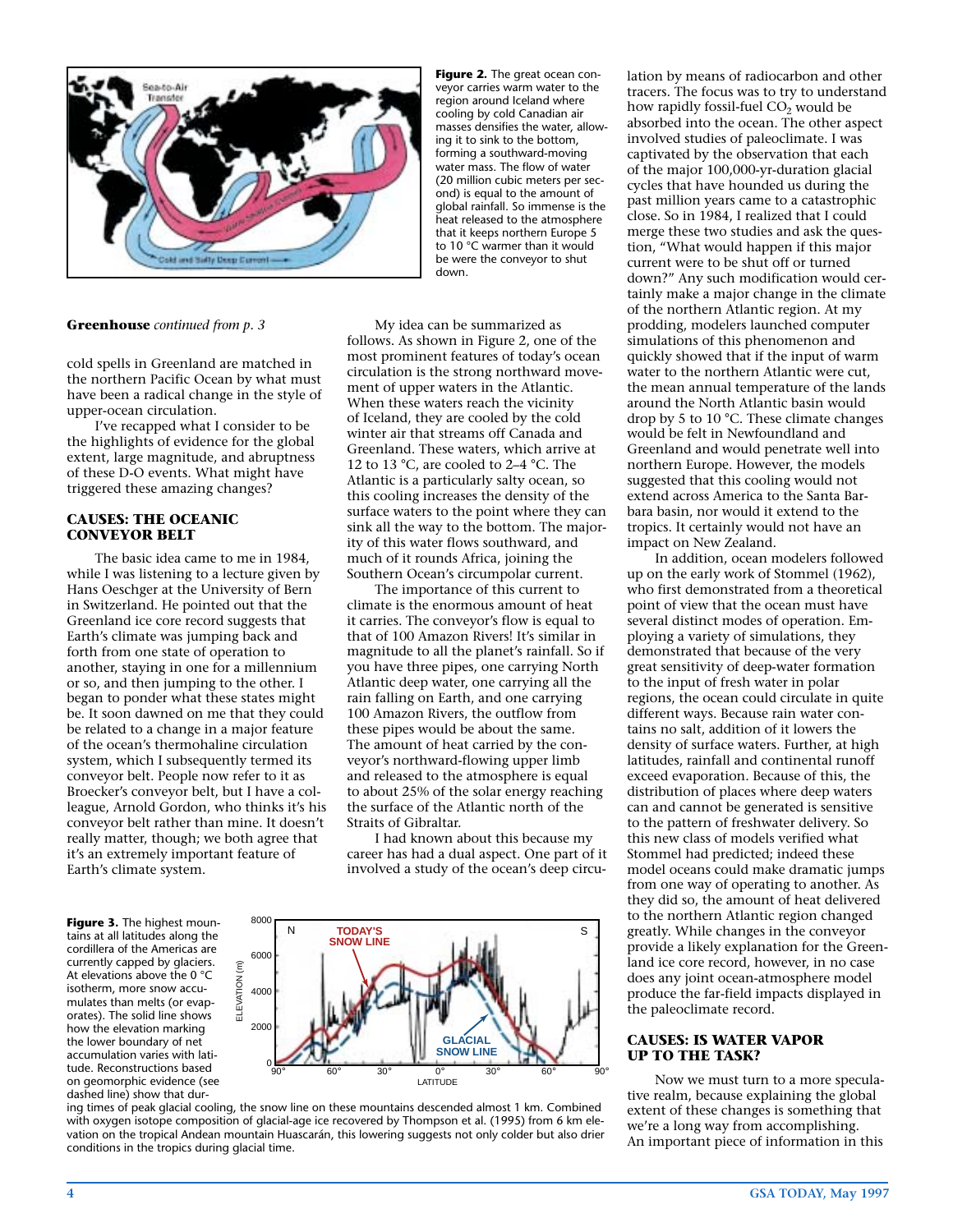

Figure 4. A possible causal chain leading to global climate change: A sizable reduction in the strength of the Atlantic's conveyor had repercussions throughout the ocean. Included were changes in operation of the upper ocean as recorded in the Santa Barbara basin. One impact of these changes may well have been an increase in the strength of upwelling in the east equatorial Pacific. We know from studies of the El Niño periods that changes in upwelling have wide repercussions in the tropical atmosphere. I propose that somehow the ocean upwelling change led to a reduction in the rate of delivery by tropical convection of water vapor to the atmosphere. Because water vapor is Earth's dominant greenhouse gas, this reduction would cool the planet.

regard is the state of Earth's system during the extreme cold millenniums of glacial times. At these times, all of Canada and a major part of the northeastern and midwestern United States were covered by a huge ice sheet. The snow line descended about 1 km on mountains everywhere on Earth. Geomorphologists have traversed the globe comparing the elevation of the present-day mountain snowlines with those for the last glaciation (reconstructed from geomorphic features). Figure 3 shows results from the American Cordillera. Everywhere from 40°S to 40°N, snowlines descended about 1 km! Thus, the southern Andes and New Zealand's South Island, which now have very small glaciers, had quite large ones.

What this tells us is that somehow Earth was in a much colder condition during glacial periods. To my way of thinking, no one has adequately explained how this could have happened. We now have new evidence from glacial-age corals (Guilderson et al., 1994) and from glacial-age ground waters (Stute et al., 1995) that the tropics may have been as much as 5 °C colder during glacial times. How could the climate of Earth have changed so much in the absence of any strong external forcing?

When I consider the mountain glacier record together with the isotope record obtained for glacial-age ice from 6 km elevation on Huascarán in the Andes (Thompson et al., 1995), I must conclude that the water vapor content of our atmosphere must have been much lower during glacial times. Hence, either the processes that deliver or those that remove water vapor from our atmosphere must have been different during glacial times. This

reduction is something that no model of the atmosphere has yet to accomplish, however. In fact, the models are powerless to produce the large global changes that the paleorecords prove to have taken place. Why water vapor?, you might ask. The answer is that water vapor is the atmosphere's most powerful greenhouse gas. If you wanted to cool the planet by 5 °C and could magically alter the watervapor content of the atmosphere, a 30% decrease would do the job. In fact, the major debate among atmospheric scientists regarding the magnitude of the coming greenhouse warming hinges on what's referred to as the water-vapor feedback. If the water vapor in the atmosphere were to remain exactly the same as it is now, then a doubling of  $CO<sub>2</sub>$  would heat the planet only about 1.2 °C. However, when  $CO<sub>2</sub>$  is doubled in these models, the atmosphere holds more water vapor, enhancing the warming to 3.5  $\pm$ 1.5 °C. A 3.5 °C warming would certainly cause major problems for agriculture, especially where conducted in continental interiors. The debate concerns whether the models change the water vapor in the same way that it will change as  $CO<sub>2</sub>$  rises in the real world.

My speculation (see Fig. 4) is that despite the fact that the primary climate impacts of the change in deep-ocean circulation are restricted to the northern Atlantic basin, somehow, as a result, the water-vapor budget for the atmosphere must have been altered. Water vapor is supplied to the atmosphere primarily in the tropics, by plumes of air that ascend to the upper troposphere along the intertropical convergence zone. So if we invoke a change in the atmosphere's water-vapor inventory, we must look to the tropicsin particular, to the western tropical Pacific, where convective activity feeds a major amount of water vapor into the air.

If this is so, the change in the deep circulation must have repercussions throughout the upper ocean. As evidence that this is the case, the Santa Barbara basin record indicates that, at least in the northern Pacific, there must have been a major change in the style of upper-ocean ventilation. This is important because the energy budget of the tropical atmosphere is influenced by the upwelling of cold ocean water along the equator. This cold water is fed in from the thermoclines to the North and South Pacific. The now famous El Niño cycle involves a turning on and off of this upwelling. This cycle has a strong impact on today's global climate. So I think that somehow the change in the vigor of upper-ocean circulation must have altered the strength of upwelling into the equatorial region and, in turn, the delivery of water vapor into the atmosphere.

This aspect of my argument is particularly speculative, because we don't know how it could happen. But to produce large and abrupt changes in global climate that are symmetrical around the equator, it seems to me that only the atmosphere's water vapor is up to the task. If water vapor is the cause, then we must look to the equatorial systems for the key. My guess is that changes in the freshwater budget of the surface North Atlantic threw the ocean's deep circulation into chaos. If it reformed in another mode of operation, in so doing, it triggered changes in other parts of the ocean and in turn in the delivery of water-vapor to the tropical atmosphere. Because this source maintains the atmosphere's water-vapor inventory all the way out to 35° north and south of the equator, the impact would be global. This way of looking at it suggests that we might be able to find in the paleoclimatic record a causal chain from the northern Atlantic to the equatorial Pacific and hence to the atmosphere. But I doubt that we can. The links probably act so fast that, within the accuracy of even the most precise of our dating tools, all the changes occurred at one time. We have already seen that Greenland air temperature, Asian dust production, and global methane production changed together. Some of the impacts may take longer than others to reach a new steady state, but all were probably initiated during a time interval of no more than a few decades.

### **OUR FUTURE**

The question naturally arises as to whether this finding about past climates has any implications for the future. I think it does. Human population is rising at a

**Greenhouse** *continued on p. 6*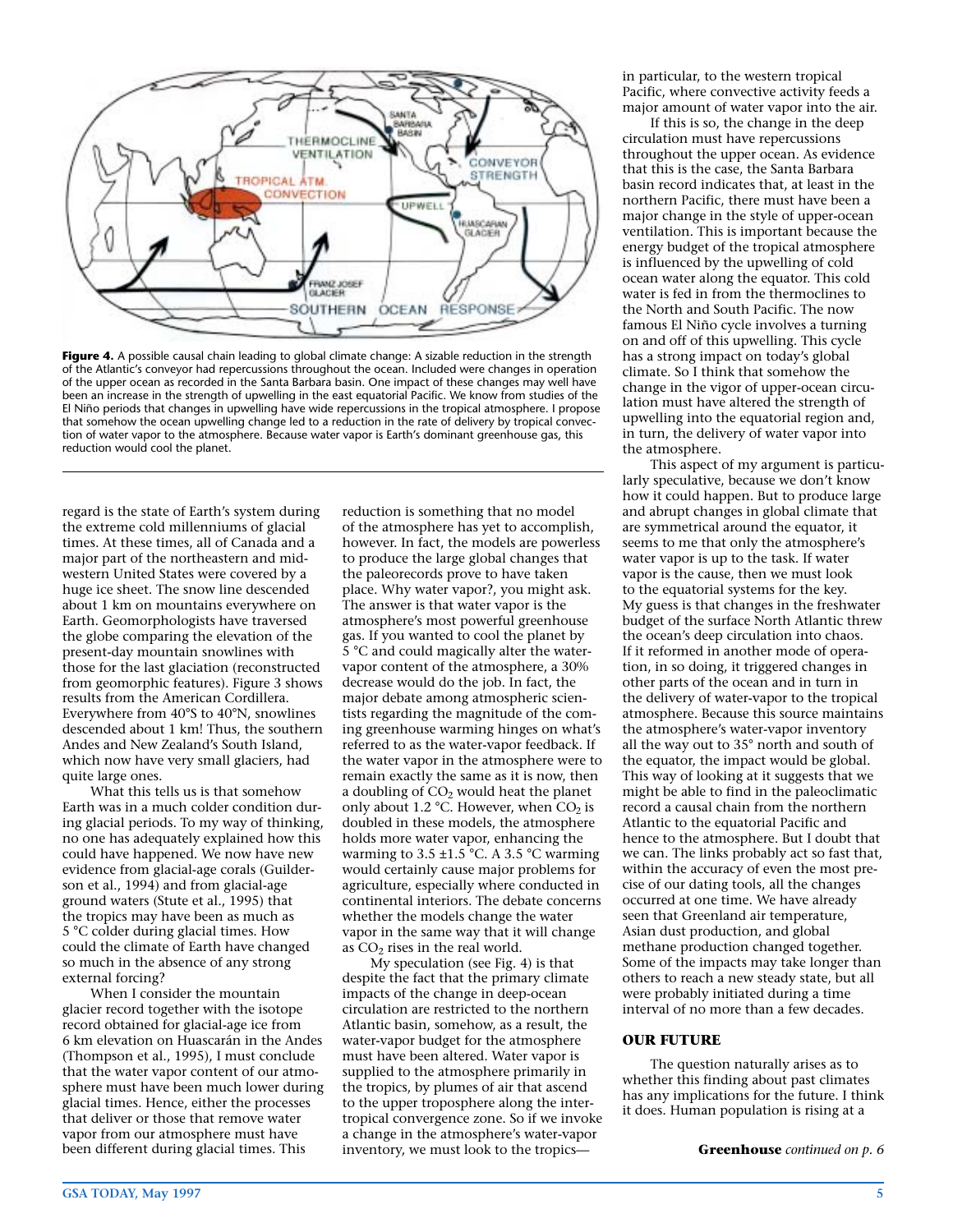

**Figure 5.** By the middle of the next century, Earth's population will increase to between 10 and 15 billion, and the demand for energy will rise. It will likely reach at least 7.5 gigatons of carbon per year by the mid-21st century. Rio de Janeiro Target refers to the number proposed at the 1992 Earth Summit (see text).

#### **Greenhouse** *continued from p. 5*

rate of 1.75% each year. If this continues, by the middle of the next century, population will reach the staggering level of 14 billion. Most predictions suggest that declining birth rates will ease somewhat this potentially desperate situation. Nevertheless, we're headed for a population of at least 10 billion people (see Fig. 5). At just the time we expect sizable greenhouse warming impacts, we'll have at least five billion more people to feed than we do now. That is an enormous challenge, even in the absence of a climate change.

The amount of  $CO<sub>2</sub>$  we produce depends on (1) how many people there are and (2) how much energy they use. The poorer people on Earth will seek a better standard of living, and that will require more energy. Almost all of our energy now comes from burning fossil fuels and therefore involves adding  $CO<sub>2</sub>$  to the atmosphere. The hope expressed at the UN Conference on Environment and Development (Earth Summit; Rio de Janeiro, 1992)

was that the production rate of CO<sub>2</sub> could be held to its 1990 level, but the production rate has already risen well above that level. Some politicians believe that the Earth Summit goal is achievable, but I don't. I suspect that we are going to generate 7 gigatons or more of carbon as  $CO<sub>2</sub>$ every year. At this rate, the  $CO<sub>2</sub>$  content of the atmosphere will rise at the rate of about 2 ppm per year (Fig. 6).

The  $CO<sub>2</sub>$  content of the atmosphere will continue to increase; how much it increases depends on many variables. Maybe there will be a miracle, and we'll find some alternate energy source that is socially acceptable and economically fundable. I have little doubt, though, that late in the next century, the  $CO<sub>2</sub>$  content of our atmosphere will reach 560 ppm, twice the preindustrial level. Before we're free from dependence on fossil fuels, we'll probably drive the  $CO<sub>2</sub>$  up to 700 ppm or more.

For this rise in  $CO<sub>2</sub>$ , models yield a range of global warmings, because they differ in the extents of water-vapor feedback. As already stated, were there no such feedback, the warming would be only about 1.2 °C and would not produce much difficulty. If the warming were 3, 4, or 5 °C, as some models predict, then everybody would agree that there would be big trouble.

What I've injected into this already complicated situation is the realization that in the past, climate changes haven't come gradually. Whatever pushed Earth's climate didn't lead to smooth changes, but rather to jumps from one state of operation to another. So the question naturally arises, What is the probability that through adding  $CO<sub>2</sub>$  we will cause the climate system to jump to one of its alternate modes of operation? I contend that since we can't yet reproduce any of these jumps in computer simulations, we don't really know how many modes of operations Earth has, and we certainly don't have any idea what it might take to push the system from one mode to another. We do know, however, that a substantial



warming would surely reduce the density of polar surface water and thereby tend to cut off deep ventilation. So we're entering dangerous territory and provoking an ornery beast. Our climate system has proven that it can do very strange things. Since we've only recently become aware of this capability, there's nothing concrete that we can say about the implications. This discovery certainly gives us even more reason to be prudent about what we do, though. We must prepare for the future by learning more about our changeable climate system, and we must create the wherewithal to respond if the  $CO<sub>2</sub>$ induced climate changes are large, or, worse yet, if they come abruptly, changing agricultural conditions across the entire planet. We must think all this through. Even if there is only a 1% probability that such a change might occur during the next 100 years, its impact would be sufficiently catastrophic that the mere possibility warrants a lot of preparation.

My lifetime study of Earth's climate system has humbled me. I'm convinced that we have greatly underestimated the complexity of this system. The importance of obscure phenomena, ranging from those that control the size of raindrops to those that control the amount of water pouring into the deep sea from the shelves of the Antarctic continent, makes reliable modeling very difficult, if not impossible. If we're going to predict the future, we have to achieve a much greater understanding of these small-scale processes that together generate large-scale effects.

#### **REFERENCES CITED**

Behl, R. J., and Kennett, J. P., 1996, Brief interstadial events in the Santa Barbara basin, NE Pacific, during the past 60 kyr: Nature, v. 379, p. 243–246.

Biscaye, P. E., Grousset, F. E., Revel, M., Van der Gaast, S., Zielinski, G. A., Vaars, A., and Kukla, G., 1997, Asian provenance of glacial dust (stage 2) in the GISP2 ice core, Summit, Greenland: Journal of Geophysical Research (in press).

Bond, G. C., and Lotti, R., 1995, Iceberg discharges into the North Atlantic on millennial time scales during the Last Glaciation: Science, v. 267, p. 1005–1010.

Cuffey, K. M., Clow, G. D., Alley, R. B., Stuiver, M., Waddington, E. D., and Saltus, R. W., 1995, Large Arctic temperature change at the Wisconsin-Holocene glacial transition: Science, v. 270, p. 455–458.

Dansgaard, W., Johnsen, S. J., Clausen, H. B., Dahl-Jensen, D., Gundestrup, N. S., Hammer, C. U. , Hvid-berg, C. S., Steffensen, J. P., Sveinbjörnsdottir, A. E., Jouzel, J., and Bond, G., 1993, Evidence for general instability of past climate from a 250-kyr ice-core record: Nature, v. 364, p. 218–220.

Denton, G. H., and Hendy, C. H., 1994, Younger Dryas age advance of Franz Josef Glacier in the Southern Alps of New Zealand: Science, v. 264, p. 1434–1437.

Guilderson, T. P., Fairbanks, R. G., and Rubenstone, J. L., 1994, Reconciling tropical sea surface temperature estimates for the last glacial maximum: Science, v. 263, p. 663–665.

Hajdas, I., Ivy-Ochs, S. D., Bonani, G., Lotter, A. F., Zolitschka, B., and Schlüchter, C., 1995, Radiocarbon age of the Laacher See tephra: 11,230 ± 40 BP: Radiocarbon, v. 37, p. 149–154.

**Greenhouse** *continued on p. 7*

**Figure 6.** During the last glacial period, the  $CO<sub>2</sub>$  content of our atmosphere was only 200 ppm. Upon deglaciation it rose to about 280 ppm and hovered at about this value until the onset of the industrial revolution. Owing mainly to fossil-fuel burning, the level has risen over the past 100 yr to the current 365 ppm. This rise will continue, reaching double the preindustrial value by the end of the next century.